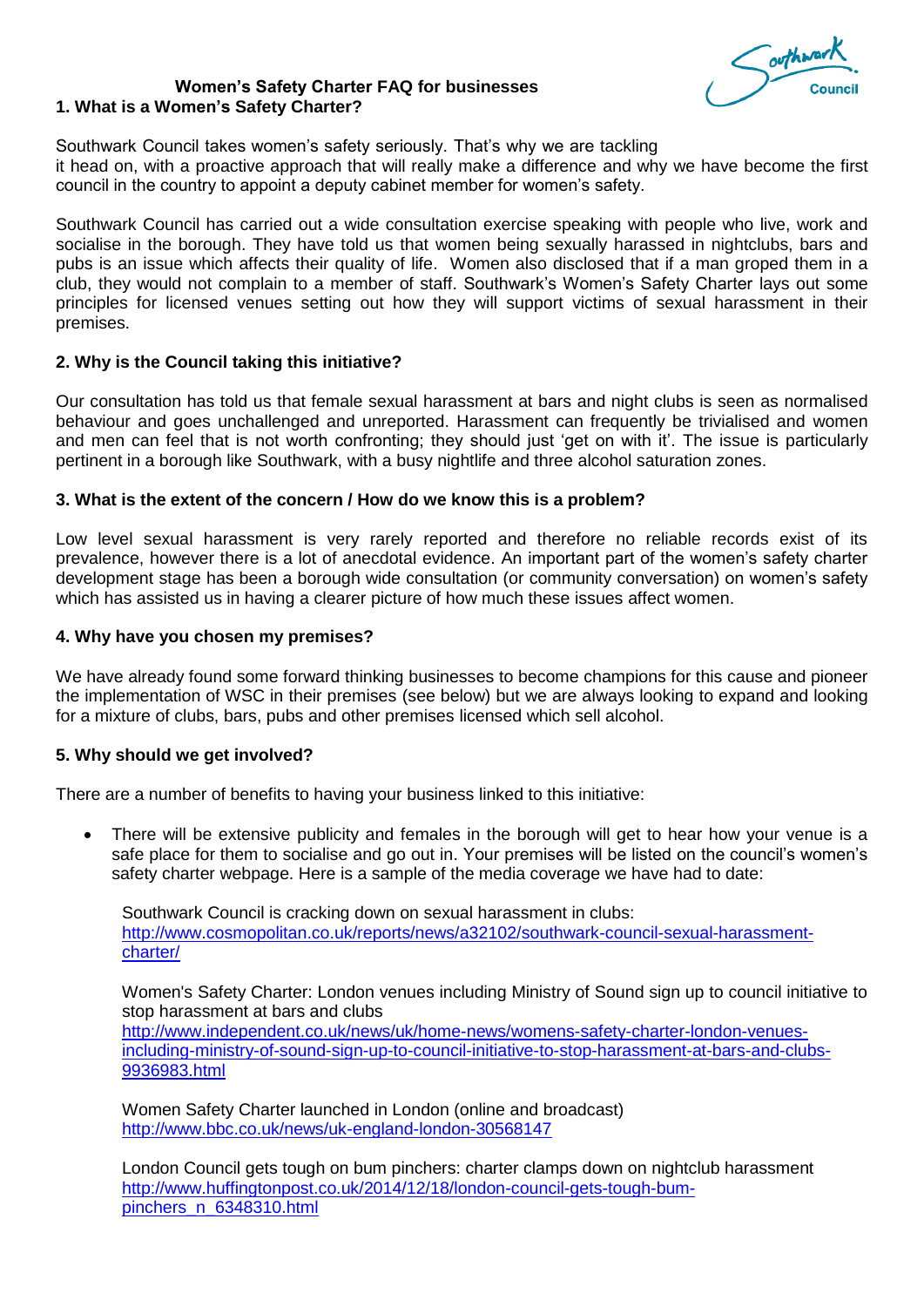Could this be the end of bum pinching in nightclubs? London council introduces zero tolerance policy on sexual harassment encouraging women to speak out [http://www.dailymail.co.uk/femail/article-2877704/London-council-introduces-zero-tolerance-policy](http://www.dailymail.co.uk/femail/article-2877704/London-council-introduces-zero-tolerance-policy-sexual-harassment-encouraging-women-speak-out.html)[sexual-harassment-encouraging-women-speak-out.html](http://www.dailymail.co.uk/femail/article-2877704/London-council-introduces-zero-tolerance-policy-sexual-harassment-encouraging-women-speak-out.html)

Could bum pinching finally be on the way out of British clubs? (interview with Cllr Burgess) [http://www.telegraph.co.uk/women/womens-life/11296145/Could-bum-pinching-finally-be-on-the](http://www.telegraph.co.uk/women/womens-life/11296145/Could-bum-pinching-finally-be-on-the-way-out-of-British-clubs.html)[way-out-of-British-clubs.html](http://www.telegraph.co.uk/women/womens-life/11296145/Could-bum-pinching-finally-be-on-the-way-out-of-British-clubs.html)

- Your premises will be a more relaxed and welcoming environment which will attract customers (particularly females).
- Your business will be contributing to making Southwark one of the safest London boroughs for women and it could assist your business to fulfil its corporate social responsibility policies.

# **6. We already care for our customers, why do I need to do more?**

We would like to build on your good practice and utilise your staff's experience in knowing how to diffuse situations so that they do not escalate. You might already be going the extra mile to ensure women can relax and have a good time in your venue in the knowledge that reports of harassment will be taken seriously. The Women's Safety Charter will be a great way to let existing and would be customers know about this.

We are also offering free training for your staff on how to deal effectively with reports of harassment.

# **7. Won't it make my premises look as though it has problems?**

There is a carefully thought through communications campaign to support the women's safety charter work. We have consulted with businesses like yourself to ensure the right messages go out at the right time.

Here's a copy of the posters we have co-designed with licensees, which are already being displayed in the venues who have signed up:

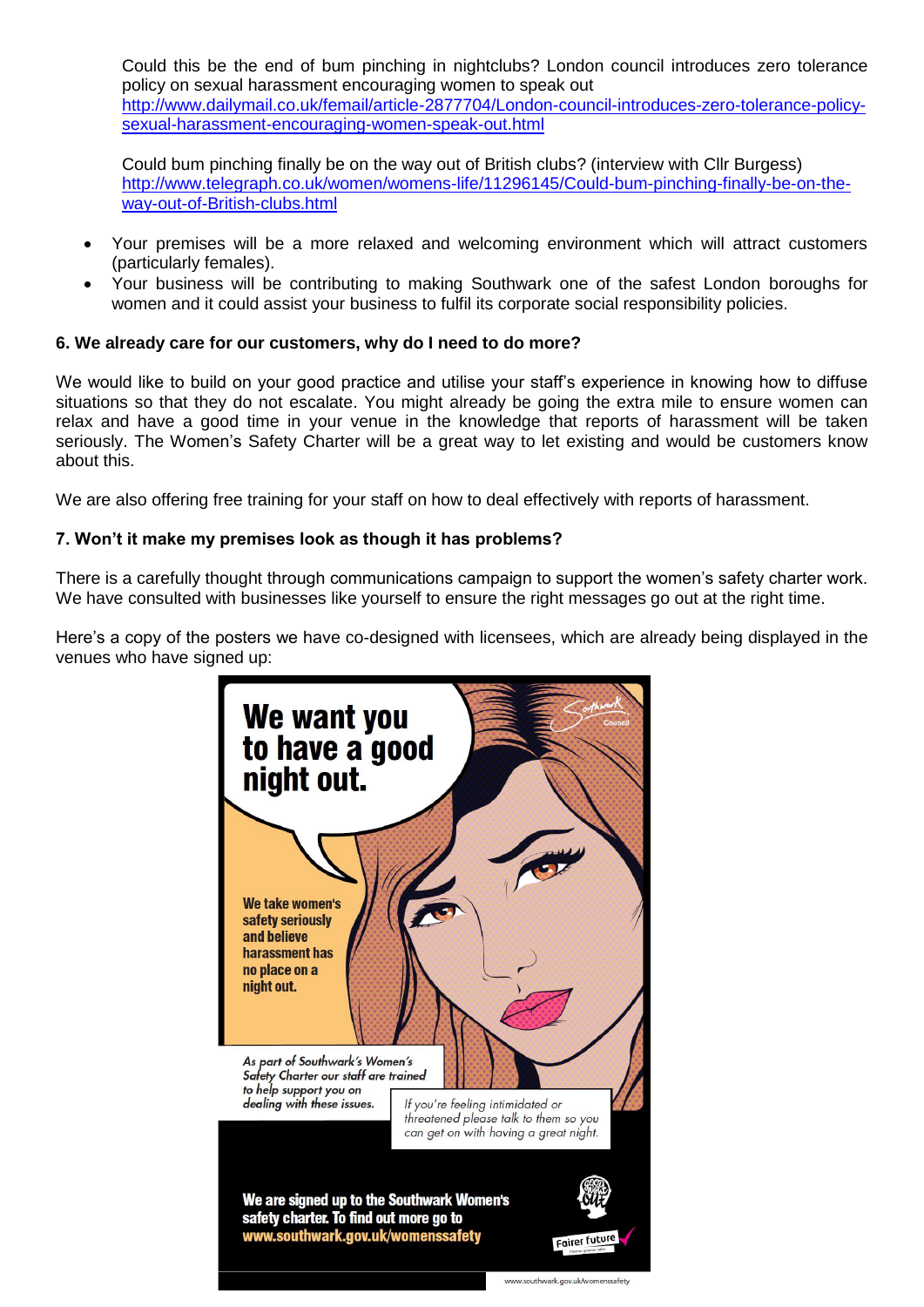# **8. Who has signed up to the Women's Safety Charter so far?**

Here is a list of some of the businesses who have already signed up to our Women's safety Charter and the list is constantly expanding but if you know of any other venue in Southwark who might be interested in taking part please do let us know:

| Actress, SE22                 | Leadbellys Bar & Kitchen, SE16  | The George, SE1                   |
|-------------------------------|---------------------------------|-----------------------------------|
| Adam & Eve, SE16              | Leather Exchange, SE1           | The Gladstone, SE1                |
| All Bar One, SE1              | House of Tippler, SE22          | The Good Intent, SE17             |
| Alleyns Head, SE22            | Lerryn's Cafe, SE15             | The Grange, SE1                   |
| Ancient Foresters, SE16       | Lord Nelson, Union St SE1       | The Great Exhibition, SE22        |
|                               |                                 |                                   |
| Aqua Shard, The Shard, SE1    | Lord Nelson, Old Kent Road, SE1 | The Greyhound SE15                |
| Asylum Tavern, SE15           | Lordship, SE22                  | The Charlie Chaplin, SE1          |
| <b>Balls Brothers SE1</b>     | Luxford Bar, SE15               | The Coronet, SE1                  |
| Barcelona, SE22               | Mamuska Restaurant, SE1         | The Herne Tavern, SE22            |
| Barrow Boy and Banker, SE1    | Man of Kent, SE15               | The Hope, SE15                    |
| Belushi's, SE1                | Marquis of Wellington, SE1      | The Horniman at Hays, SE1         |
| Bermondsey Social Club SE16   | Mayflower, SE16                 | The Ivy House, SE15               |
| Black Horse, SE1              | Ministry of Sound, SE1          | The Kentish Drovers SE15          |
| Blue Anchor, SE16             | Mondrian SE1                    | The Lord Palmeston, SE22          |
| Blue Eyed Maid, SE1           | Montpelier, SE15                | The Kings Arms, SE1               |
| Boot and Flogger, SE1         | Mystique UK, SE15               | The Market Porter, SE1            |
| Brew Bird, SE5                | <b>Oblix Restaurant, SE1</b>    | The Mug House, SE1                |
| <b>Brick Brewery, SE15</b>    | Old Bank, SE16                  | The Nags Head, SE15               |
| Camberwell Arms, SE15         | Old Nuns Head, SE15             | Theo's, SE5                       |
| Canavan's Pool Club, SE15     | Rising Sun SE1                  | The Olde Apple Tree, SE15         |
| Canopy Beer Company           | Peckham Liberal Club, SE15      | The Old Kings Head, SE1           |
| Caravaggio, SE5               | Peckham Pelican Club, SE15      | The Old Thameside Inn, SE1        |
| Castle Brasserie, SE1         | Peckhamplex, SE15               | The Paperworks, SE1               |
| Castle PH, SE22               | Pizza Express, SE1              | The Pidgeon Hole, SE5             |
| China Hall, SE16              | Pommelers Rest, SE1             | The Plough, SE22                  |
| CLF Art Café. SE15            | Pop Up Play Ltd., SE22          | The Prince Albert, SE15           |
| Clockhouse, SE22              | Presidential, SE1               | The Miller of Mansfield, SE1      |
| Communion Bar, SE5            | Prince of Peckham, SE15         | The Ring SE1                      |
| Cool and Cozy, SE5            | Pyrotechnists Arms SE15         | The Rose, SE1                     |
| Corsica Studios, SE1          | Queen Victoria, SE16            | The Roxy, SE1                     |
| Costcutter, SE1               | Rock Island, SE1                | The Royal Oak, SE1                |
| Crust conductor SE15          | Red Sea, SE5                    | The Rye, SE15                     |
| Darkroom Student's Union Bar, | Roebuck, SE1                    | The Salt Quay, SE16               |
| SE <sub>1</sub>               |                                 |                                   |
| Dean Swift, SE1               | Rose and Crown, SE1             | The Sheaf SE1                     |
| Dee Dee's, SE24               | Rye Wax, SE15                   | The Ship Aground, SE1             |
| Distriandina UK Ltd, SE1      | Shangri La Hotel, SE1           | The South London Gallery, SE5     |
| Draft House SE1               | Shipwright Arms, SE1            | The Tiger, SE5                    |
| East Dulwich Tavern, SE22     | Simon The Tanner, SE1           | The Wheatsheaf, Stoney Street SE1 |
| Elephant & Castle, SE1        | Sir Robert Peel SE17            | The Vault, SE1                    |
| Employment Academy, SE15      | Six Yard Box, SE17              | The Victoria, SE1                 |
| Fab Restaurant & Bar, SE24    | Slug & Lettuce, SE1             | The View from The Shard, SE1      |
| Flying Pig, SE22              | Southbank Nightclub, SE5        | The Woolpack SE1                  |
| Founders Arms, SE1            | Southwark Tavern, SE1           | The White Horse, SE15             |
| Four Quarters, SE15           | St Christophers, SE1            | Tito's, SE1                       |
| Fox on the Hill, SE5          | St James of Bermondsey, SE16    | Too Many Cooks SE1                |
| Franklin's, SE22              | Stormbird, SE5                  | Trinity, SE1                      |
| Frenchie Bistro, SE17         | Surrey Docks, SE16              | Tropical, SE1                     |
| Gosnells, SE15                | The Angel SE16                  | Union Jack Pub, SE1               |
| Gowlett Arms SE15             | The Beer Shop, SE15             | Union Viet Café, SE1              |
| Grand Union, SE5              | The Bishop, SE22                | Victoria Inn, Choumert Road, SE15 |
|                               |                                 | Vineyard House, SE5               |
| Hand in Marigold, SE1         | The Bridge, 81 Southwark Bridge |                                   |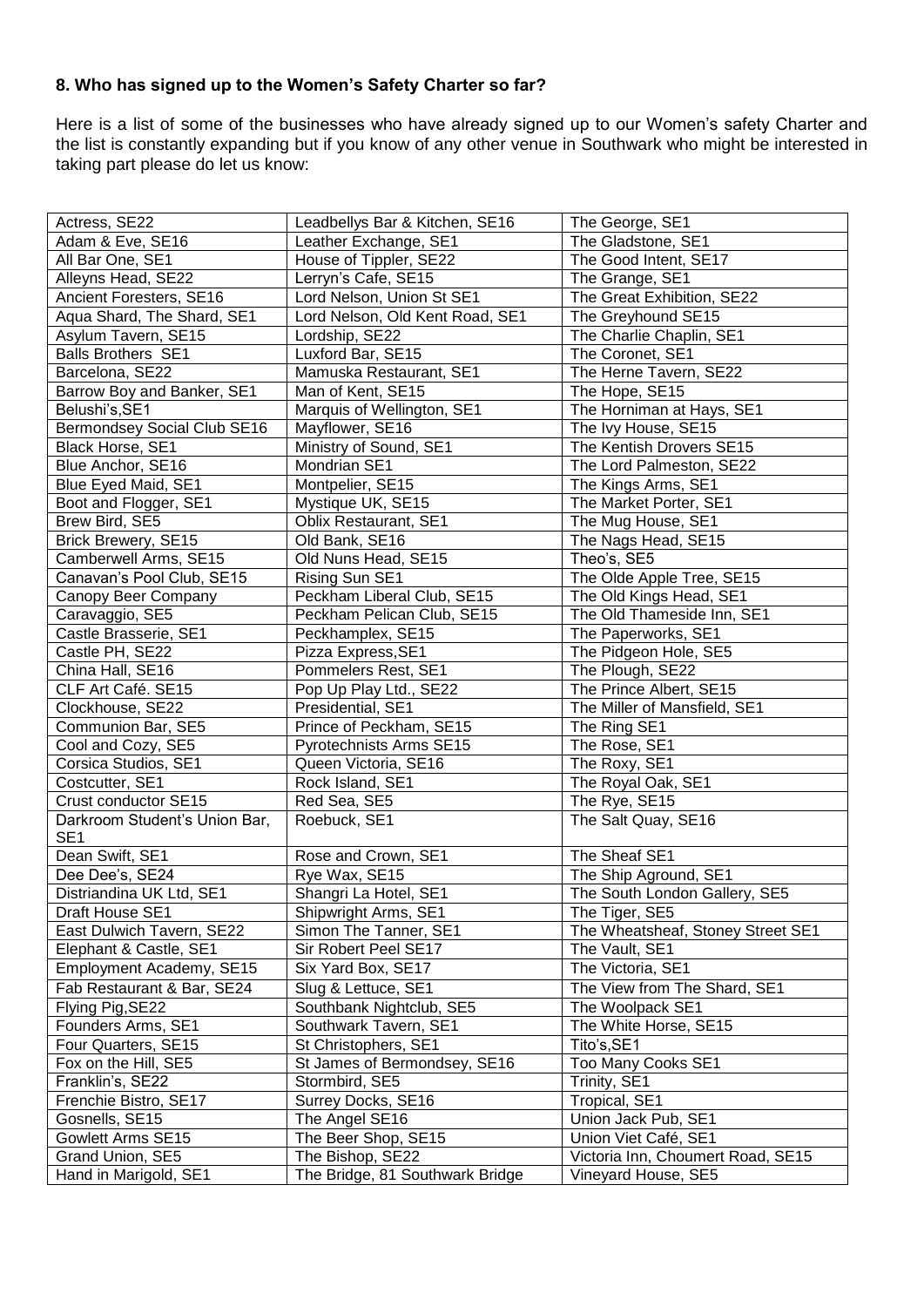| Hermits Cave, SE5      | The Bridge Lounge, SE1   | Watson's General Telegraph, SE22 |
|------------------------|--------------------------|----------------------------------|
| Hutong, The Shard, SE1 | The Bridge House, SE1    | Wuli Wuli, SE5                   |
| IBB's Bar, SE17        | The Brunel, SE16         | Zeret Kitchen, SE5               |
| Jack's, SE1            | The Bunch of Grapes, SE1 |                                  |
| John the Unicorn, SE15 | The Canterbury Arms SE17 |                                  |
| K-Che Latin Club, SE1  | The Garrison, SE1        |                                  |

# **9. What are the charter principles and what am I/ my staff expected to do if we sign?**

Following consultation, the principles which we have agreed on are:

- Prominently display high visibility posters in the venue which discourage harassment and encourage reporting.
- To take every report of harassment and sexual intimidation seriously and take appropriate action.
- To take active steps to support persons who report harassment or sexual intimidation, which might take place on your premises.
- To train all front of house staff to address women's safety and harassment.
- To take active steps to ensure females leave the venue safely.

What we are hoping to achieve with the above is that women feel safe and comfortable in your venue, building on your good practice and utilising your staff's experience in knowing how to diffuse situations so that they do not escalate. Taking reports seriously can then translate into influencing customers who might not be behaving appropriately in a way that works for women and for you and your staff.

We will ask you to physically sign the charter, we will provide you with a copy for your records which you can display in your premises if you wish to do so. We will then provide you with a short training film [\(https://www.youtube.com/watch?v=bMWA1aEq\\_qM\)](https://www.youtube.com/watch?v=bMWA1aEq_qM) which you can show your staff at your convenience. The free training we are offering will ensure the charter works for you and your customers and a few months after the launch we will contact you to find out how the charter is working for you.

## **10. How much will this cost me?**

If you sign up we anticipate the Women's Safety Charter initiative will have no financial cost to your business other than a few minutes at one of your staff team meetings to do some basic training by watching the WSC short film. All publicity materials i.e. posters will also be provided by the council free of charge.

## **11. How much staff time will this take up?**

Just a short training session with your front of house team prior to the launch and subsequently it can be incorporated as part of your staff induction programme for staff who might be recruited further down the line.

## **12. How am I supposed to know what to do? This is a specialist area of work. We are not experts.**

The principles in the charter are realistic and practical to implement, we hope that some or most of the things which will become part of the charter are common practice in your venue already. Part of the briefing session will include given leaflets of specialist organisations who offer support for people who have been a victim of crime including harassment.

## **13. How can we involve ourselves in customers' private affairs?**

The type of sexual harassment this initiative is setting out to address is not a private affair, it happens in public, it is unsolicited, unwanted and often goes unchallenged because victims feel no one will take their reports seriously.

## **14. Who else is involved in the project with the council?**